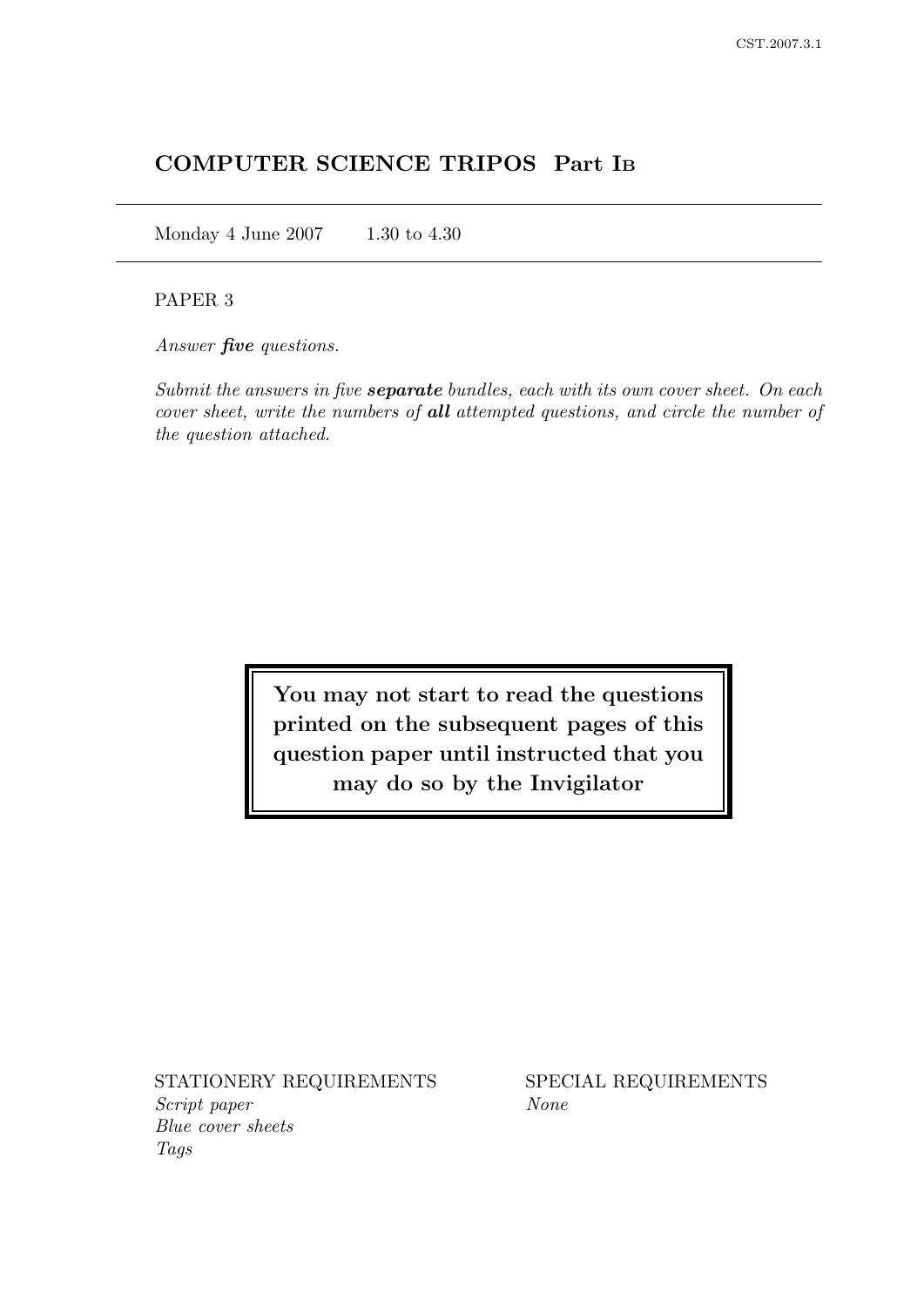#### 1 Economics and Law

- $(a)$  What are the first and second theorems of welfare economics? [5 marks]
- (b) Give three examples of ways in which markets can fail to reach competitive equilibrium when the assumptions of the first theorem do not hold, discussing the implications for the information goods and services industries in each case. [15 marks]

#### 2 Probability

- (*a*) The notation  $\binom{n}{r}$  $\binom{n}{r}$  may be interpreted as the number of ways of choosing r items from *n*. Give an elementary proof of Pascal's theorem that  $\binom{n}{r}$  $\binom{n}{r} = \binom{n-1}{r-1}$  $\binom{n-1}{r-1} + \binom{n-1}{r}$  $\genfrac{}{}{0pt}{}{r}{r}$ given  $n \geq 1$  and  $0 < r < n$ . The proof need not be very formal but do not exploit the representation that makes use of factorials. [4 marks]
- (b) A College computer officer discovers that two of the workstations in a computer room have dirty keyboards. All the other keyboards are clean. No one else is in the room at the time of her inspection but she notices that four students enter the room just as she is leaving to fetch her cleaning materials.

If all four students keep clear of the dirty keyboards the computer officer won't have to disturb anyone on her return. Assuming that the students choose workstations at random she determines the probability a that all four happen to sit at clean keyboards. She also determines the probability  $b$  that both the workstations with dirty keyboards are amongst the four chosen. She is intrigued to note that  $a = b$ .

 $(i)$  Assuming that there are n workstations in the room, show that

$$
a = \frac{n-4}{n} \cdot \frac{n-5}{n-1}
$$
 [4 marks]

- (*ii*) Likewise express the probability b in terms of n. [10 marks]
- $(iii)$  By equating a and b determine the number of workstations in the computer room. [2 marks]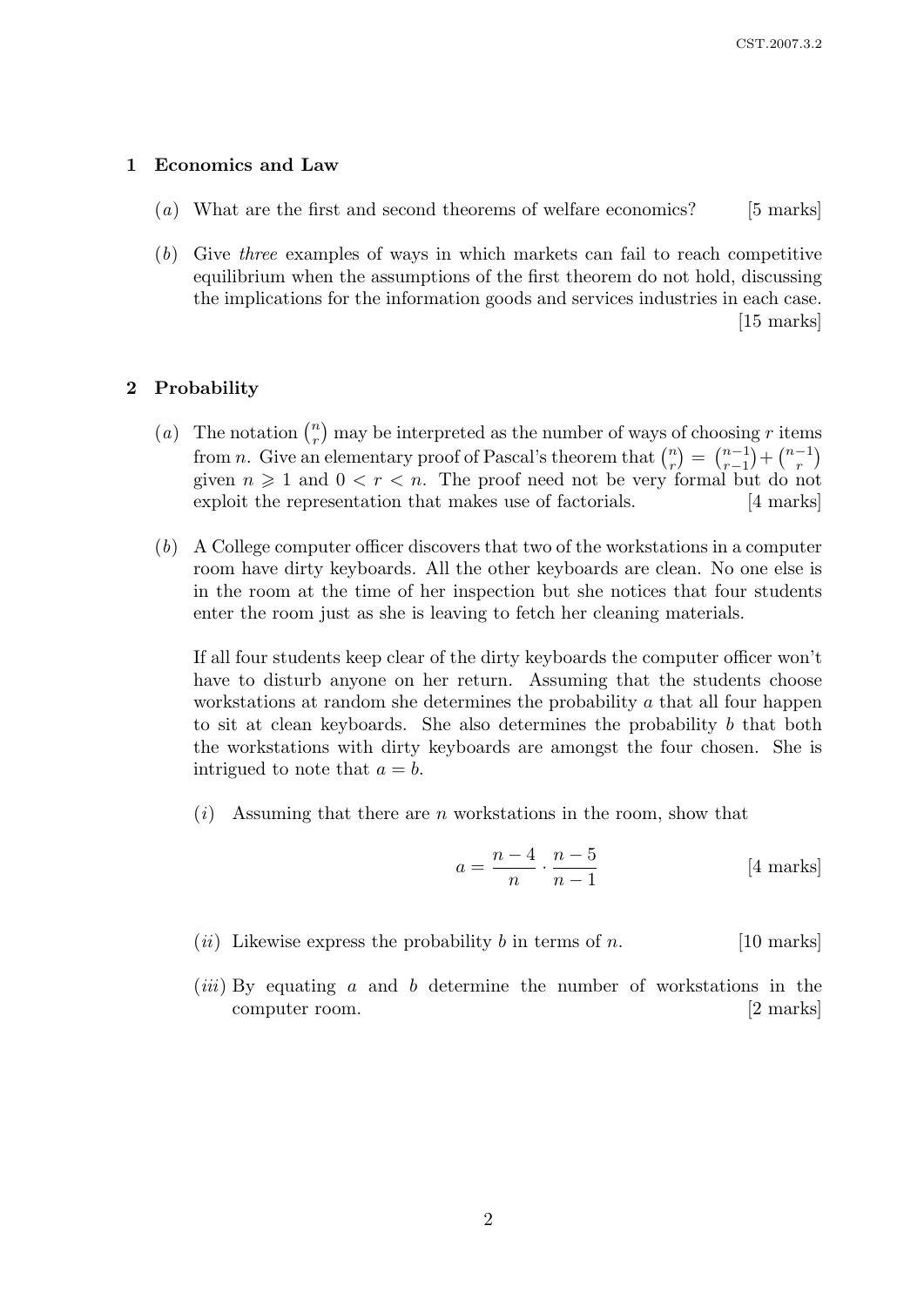## 3 Floating-Point Computation

- (a) A hypothetical (and practically rather useless) floating-point number representation inspired by the IEEE floating-point standards uses 6 bits one bit for sign, three bits for exponent and two (stored) bits for mantissa (significand). Assuming that 1.0 is represented in this format as 0:011:00 give the values, in decimal notation (fractions are acceptable), of all the other nonnegative floating-point values in this representation. You do not need to give details of denormalised numbers or NaNs. [10 marks]
- $(b)$  Explain the following terms:
	- (i) absolute error;
	- $(ii)$  relative error;
	- $(iii)$  rounding error:
	- $(iv)$  truncation error;
	- (v) ill-conditionedness. [5 marks]
- $(c)$  Assuming the floating-point representation for type float has b bits in its mantissa (significand), what can be said about the output of the following program?

```
float f = 10.0/3.0;
for (i=0; i<100; i++)
{ int v = (int)f; /* get integer part of f */printf("%d\n", v); /* print it */
  f = (f - v) * 10;}
```
Discuss how accurately  $f$  represents  $10.0/3.0$  at the start of each iteration and explain which operation(s) represent the main loss of accuracy in f on each iteration. (You may assume that 10 significant bits of accuracy is approximately 3 decimal digits of accuracy.) [5 marks]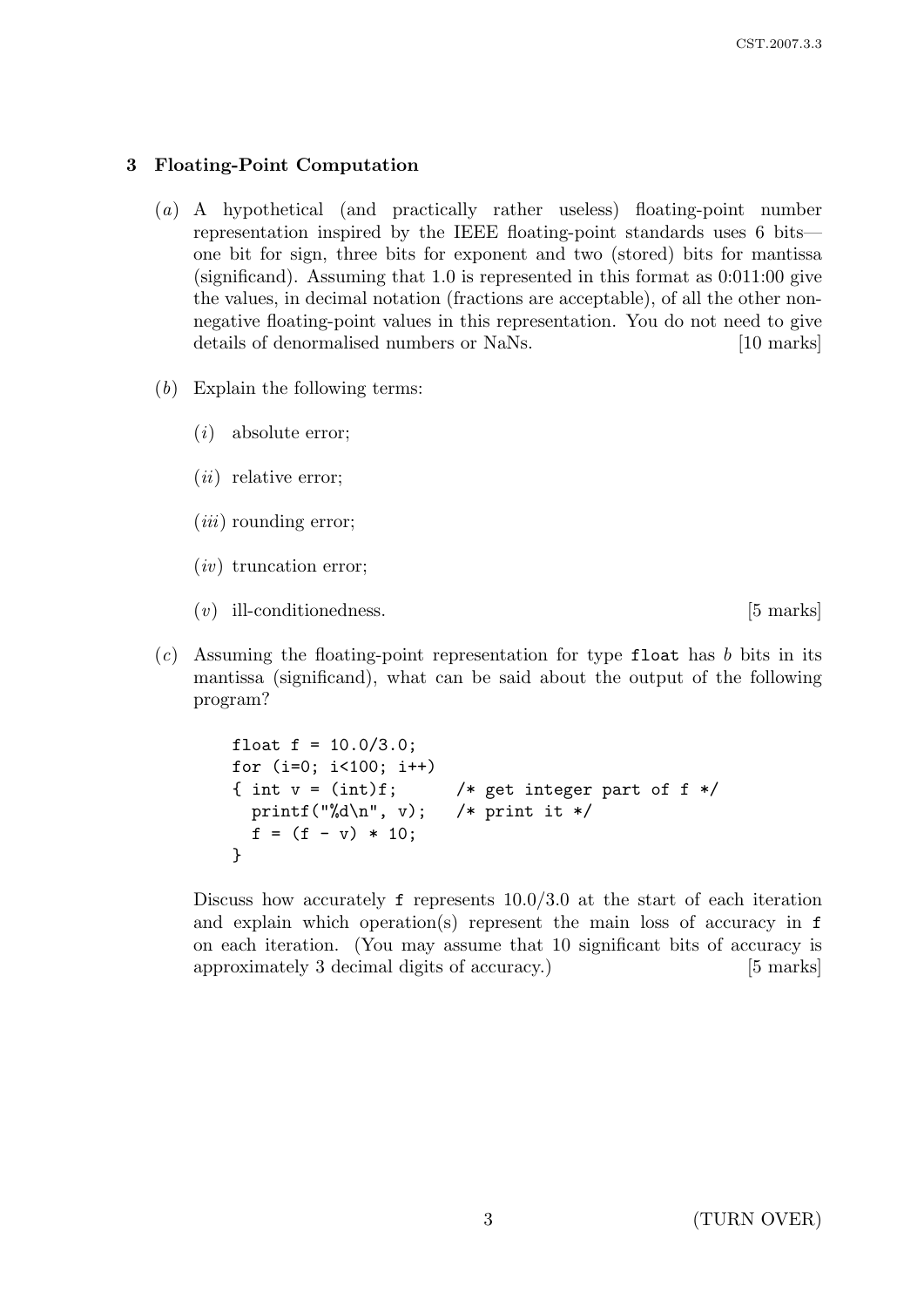## 4 Programming in C and C++

A C programmer is working with a little-endian machine with 8 bits in a byte and 4 bytes in a word. The compiler supports unaligned access and uses 1, 2 and 4 bytes to store char, short and int respectively. The programmer writes the following definitions (below right) to access values in main memory (below left):

| Address | Byte offset                                                                       |                 |                     |     |                                     |  |  |
|---------|-----------------------------------------------------------------------------------|-----------------|---------------------|-----|-------------------------------------|--|--|
|         |                                                                                   |                 | $1 \quad 2 \quad 3$ |     | int **i= $(int$ ** $)0x04;$         |  |  |
| 0x04    |                                                                                   |                 | 10 00 00 00         |     | short **pps= $(short **)0x1c;$      |  |  |
| 0x08    | 61 72 62 33                                                                       |                 |                     |     |                                     |  |  |
| 0x0c    | 33 00 00 00                                                                       |                 |                     |     | struct i2c {                        |  |  |
| 0x10    | $\frac{178}{0}$ 0c 00 00                                                          |                 |                     |     | int i;                              |  |  |
| 0x14    |                                                                                   |                 | 08 00 00 00         |     | $char *c;$                          |  |  |
| 0x18    | $\begin{array}{ccc} \begin{array}{ccc} 01 & 00 & 4c & 03 \end{array} \end{array}$ |                 |                     |     | $\frac{1}{2}$ = (struct i2c*) 0x10; |  |  |
| 0x1c    | 18                                                                                | 00 <sup>°</sup> |                     | -00 |                                     |  |  |

(a) Write down the values for the following C expressions:

| **i | $p - > c$ [2] | $&$ (*pps) [1] | $++ p-> i$          |  |
|-----|---------------|----------------|---------------------|--|
|     |               |                | $[8 \text{ marks}]$ |  |

(b) Explain why the code shown below, when executed, will print the value 420.

```
#include<stdio.h>
```

```
#define init_employee(X,Y) {(X),(Y),wage_emp}
typedef struct Employee Em;
struct Employee {int hours,salary;int (*wage)(Em*);};
int wage_emp(Em *ths) {return ths->hours*ths->salary;}
#define init_manager(X, Y, Z) \{(X), (Y), \text{wage\_man}, (Z)\}typedef struct Manager Mn;
struct Manager {int hours,salary;int (*wage)(Mn*);int bonus;};
int wage_man(Mn *ths) {return ths->hours*ths->salary+ths->bonus;}
int main(void) {
  Mn = init_name(40, 10, 20);Em *e= (Em *) &m;
  printf("%d\n",e->wage(e));
  return 0;
}
                                                           [4 marks]
```
(c) Rewrite the C code shown in part (b) using  $C++$  primitives and give four reasons why your  $C++$  solution is better than the C one. [8 marks]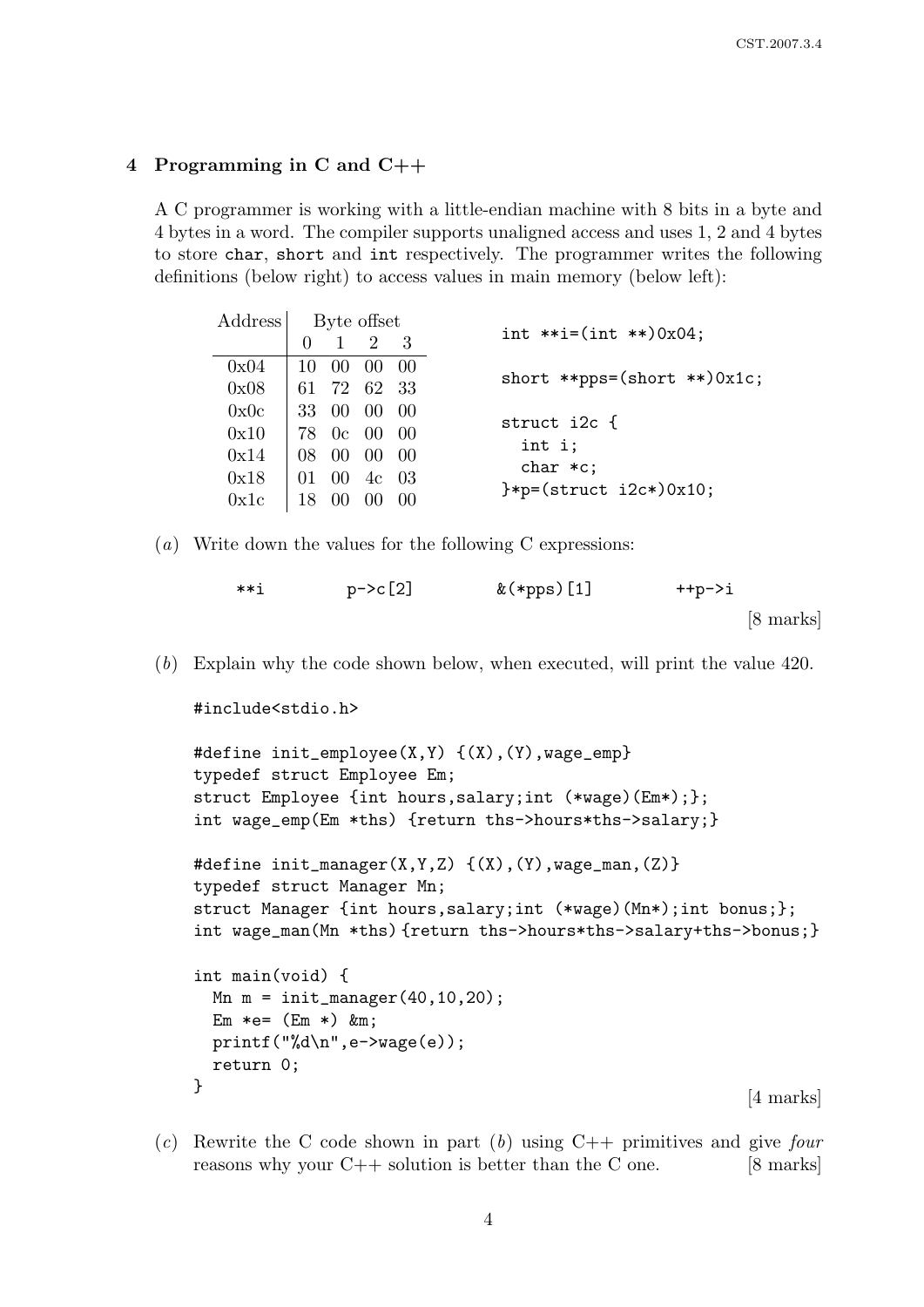# 5 Computer Graphics and Image Processing

- (a) In image compression we use three different mechanisms to compress pixel data:
	- $(i)$  mapping the pixel values to some other set of values;
	- $(ii)$  quantising those values;
	- (*iii*) symbol encoding the resulting values.

Explain each mechanism, describe the way in which it helps us to compress the image, and describe how the mechanism is implemented in the baseline JPEG compression method. [10 marks]

- (b) Describe the limitations of human vision in terms of:
	- (i) spatial resolution,
	- $(ii)$  luminance,
	- $(iii)$  colour,

and explain the implications that each of these has on the design of display devices, including numerical estimates of the limits beyond which a human cannot discriminate. [10 marks]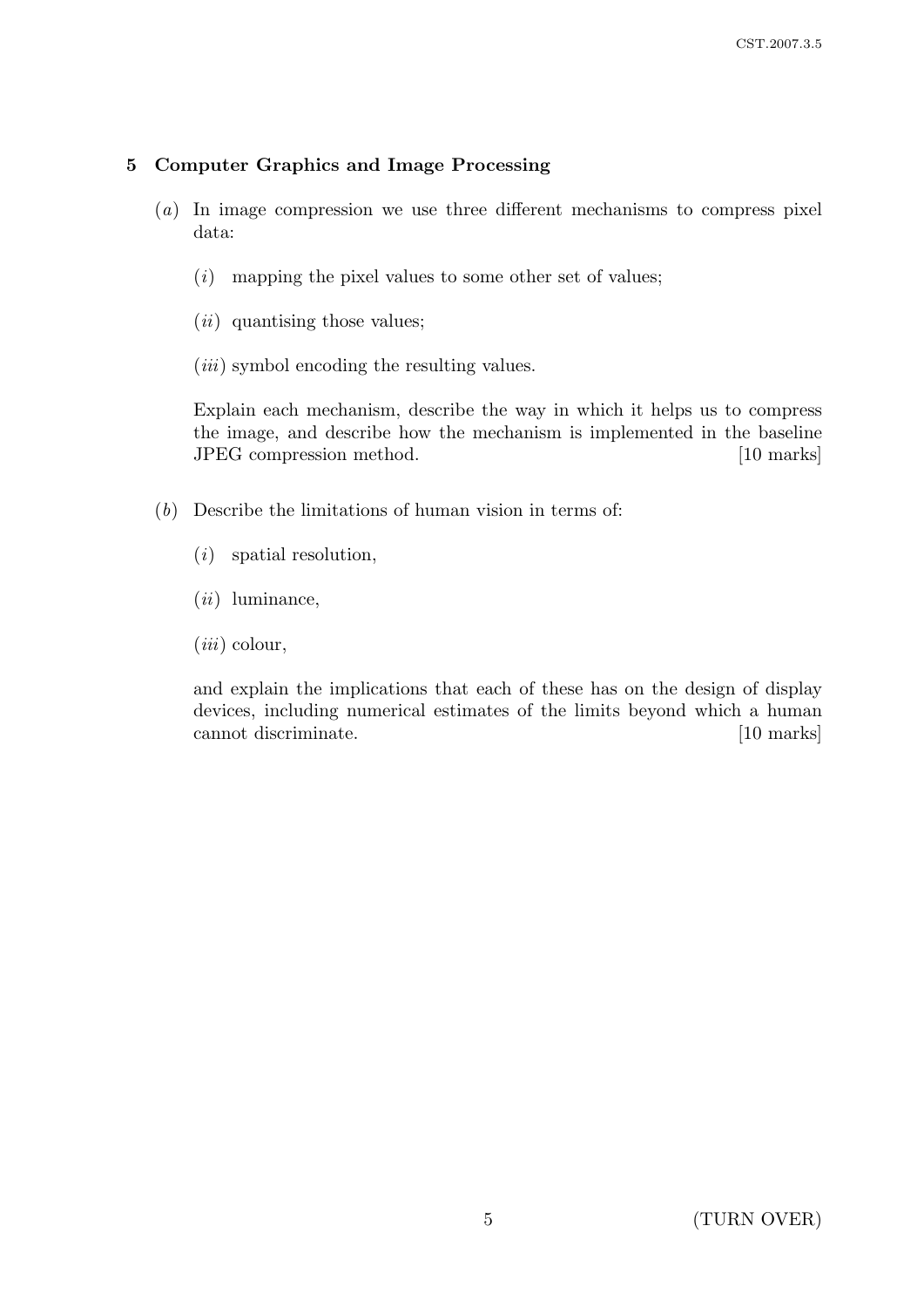#### 6 Mathematical Methods for Computer Science

Let

$$
b_a(x) = \begin{cases} 1 & \text{for } |x| \le a \\ 0 & \text{for } |x| > a \end{cases}
$$

where a is a constant such that  $0 < a \leq \pi$ .

- (a) Find the Fourier Transform,  $F_a(\omega)$ , of  $b_a(x)$ . [6 marks]
- (b) Suppose that  $f(x)$  is some  $2\pi$ -periodic function with complex Fourier coefficients,  $c_n$ , for  $n = 0, \pm 1, \pm 2, \ldots$ 
	- (i) State an expression for  $c_n$ , for  $n = 0, \pm 1, \pm 2, \ldots$  [2 marks]
	- (ii) Show that  $c_n = G(n)$  for  $n = 0, \pm 1, \pm 2, \ldots$  where the function  $G(\omega)$  is the Fourier transform of  $f(x)b_{\pi}(x)$ . [6 marks]
- (c) Now suppose that  $f(x)$  is the  $2\pi$ -periodic function defined such that  $f(x) = b_a(x)$  for  $|x| \leq \pi$ . Find the complex Fourier coefficients,  $c_n$ , for this choice of the function  $f(x)$  using your result derived in part  $(b)(ii)$ . [6 marks]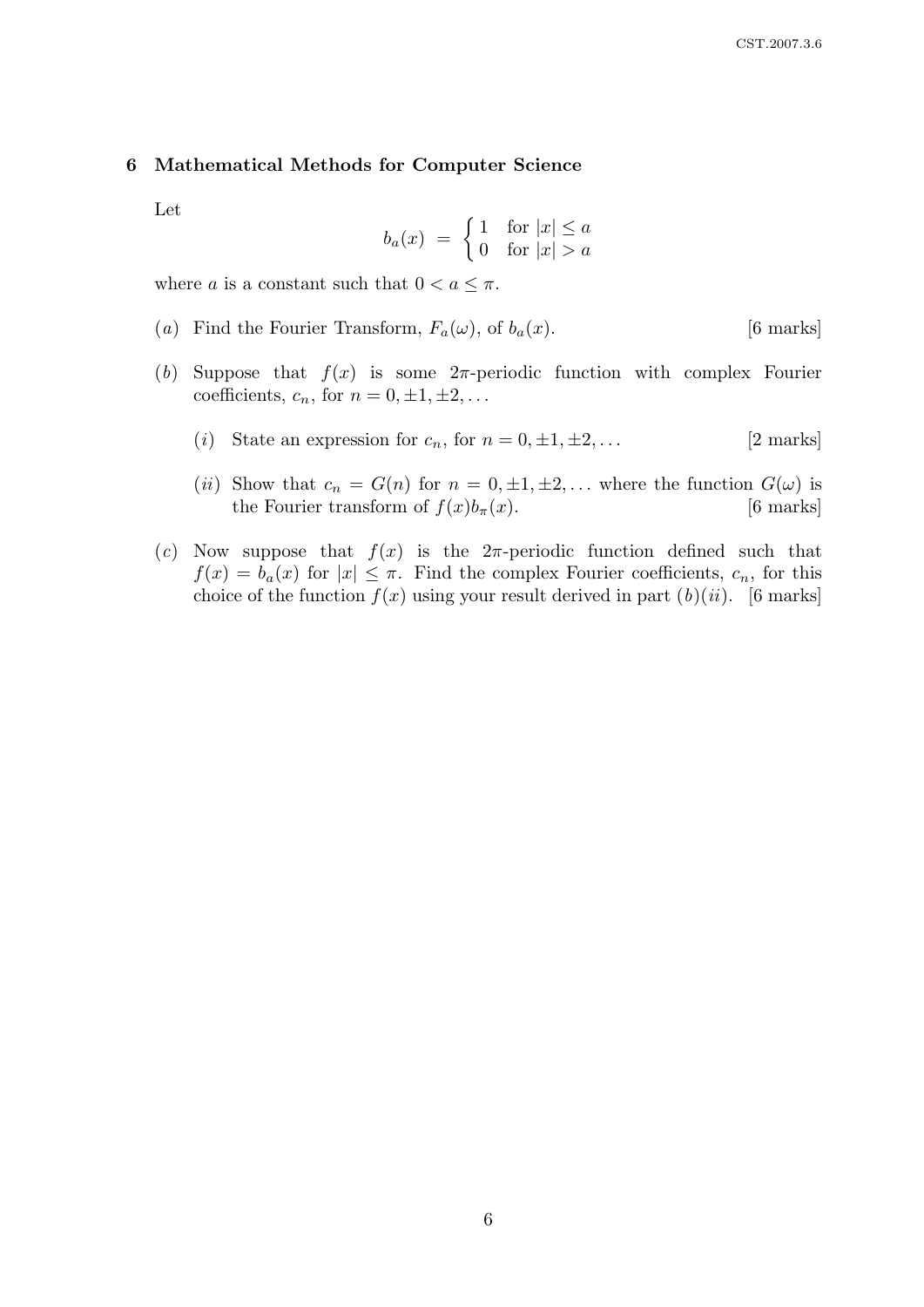# 7 Computation Theory

- (a) (i) Define the notion of a *register machine* and the computations that it carries out. [5 marks]
	- $(ii)$  Explain, in general terms, what is meant by a *universal* register machine. (You should make clear what scheme for coding programs as numbers you are using, but you are not required to describe a universal register machine program in detail.) [5 marks]
- (b) (i) Explain what it means for a partial function f from  $\mathbb N$  to  $\mathbb N$  to be computable by a register machine. [2 marks]
	- (ii) Let  $n > 1$  be a fixed natural number. Show that the partial function from N to N

$$
f_n(x) = \begin{cases} nx & \text{if } x > 0\\ \text{undefined} & \text{if } x = 0 \end{cases}
$$

is computable. [3 marks]

- (iii) Explain why there are only countably many computable functions from  $\mathbb N$  to  $\mathbb N$ . Deduce that there exists a partial function from  $\mathbb N$  to  $\mathbb N$  that is not computable. (Any standard results you use about countable and uncountable sets should be clearly stated, but need not be proved.) [3 marks]
- (*iv*) If a partial function f from  $\mathbb N$  to  $\mathbb N$  is computable, how many different register machine programs are there that compute  $f$ ? [2 marks]

## 8 Artificial Intelligence I

We have a basic search problem, consisting of a set S of states, a start state  $s_0$ , a goal test  $G(s)$  that returns True if  $s \in S$  is a goal and False otherwise, and a function  $\exp(s)$  that returns the set of states obtained by expanding state s.

- (a) Describe in detail the Graph Search algorithm for solving a problem of this type. How does it differ from the related *Tree Search* algorithm? [8 marks]
- (b) Give a detailed description of the Recursive Best First search algorithm, and explain why it might be used in preference to the  $A^*$  algorithm. [12 marks]